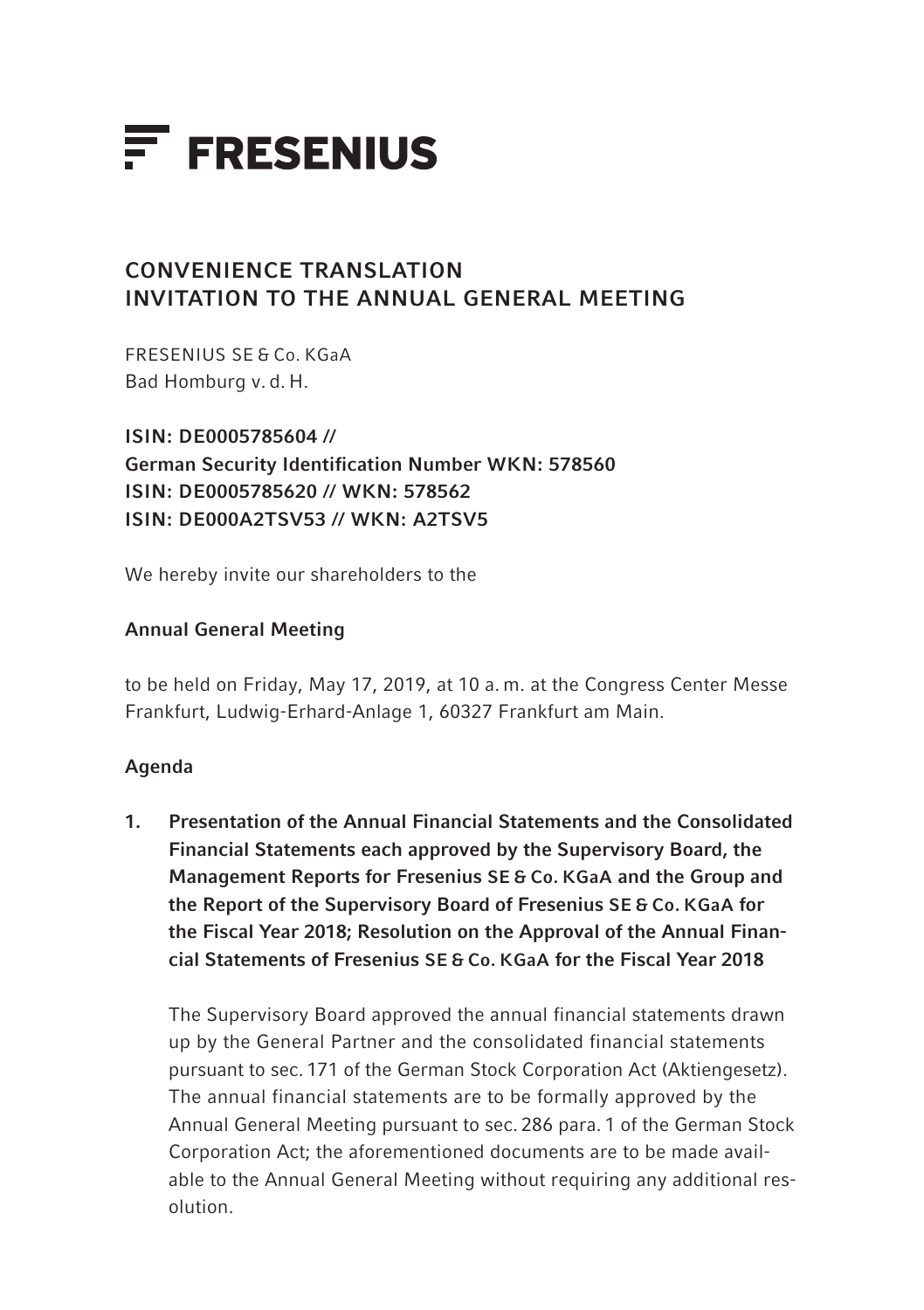The General Partner and the Supervisory Board propose that the annual financial statements of Fresenius SE & Co. KGaA for the fiscal year 2018 as presented, showing a distributable profit of Euro 445,916,469.49, be approved

#### 2. Resolution on the Allocation of the Distributable Profit

The General Partner and the Supervisory Board propose to allocate the distributable profit of Fresenius SE & Co. KGaA in the amount of Euro 445,916,469.49 reported in the annual financial statements for the fiscal year 2018, as follows:

|                                                                                                  |      | Euro 445,916,469.49 |
|--------------------------------------------------------------------------------------------------|------|---------------------|
| Balance to be carried forward                                                                    | Euro | 936,346.29          |
| The dividend is payable on May 22, 2019.                                                         |      |                     |
| Payment of a dividend of Euro 0.80 per share<br>on the 556,225,154 shares entitled to a dividend |      | Euro 444,980,123,20 |

The number of shares entitled to a dividend may change prior to the Annual General Meeting. In such cases, an appropriately adjusted proposal for the resolution on the allocation of the distributable profit shall be put to the Annual General Meeting, based on an unchanged distribution of Euro 0.80 per share entitled to a dividend.

## 3. Resolution on the Approval of the Actions of the General Partner for the Fiscal Year 2018

The General Partner and the Supervisory Board propose to approve the actions of the General Partner for the fiscal year 2018.

## 4. Resolution on the Approval of the Actions of the Supervisory Board for the Fiscal Year 2018

The General Partner and the Supervisory Board propose to approve the actions of the members of the Supervisory Board of the Company for the fiscal year 2018.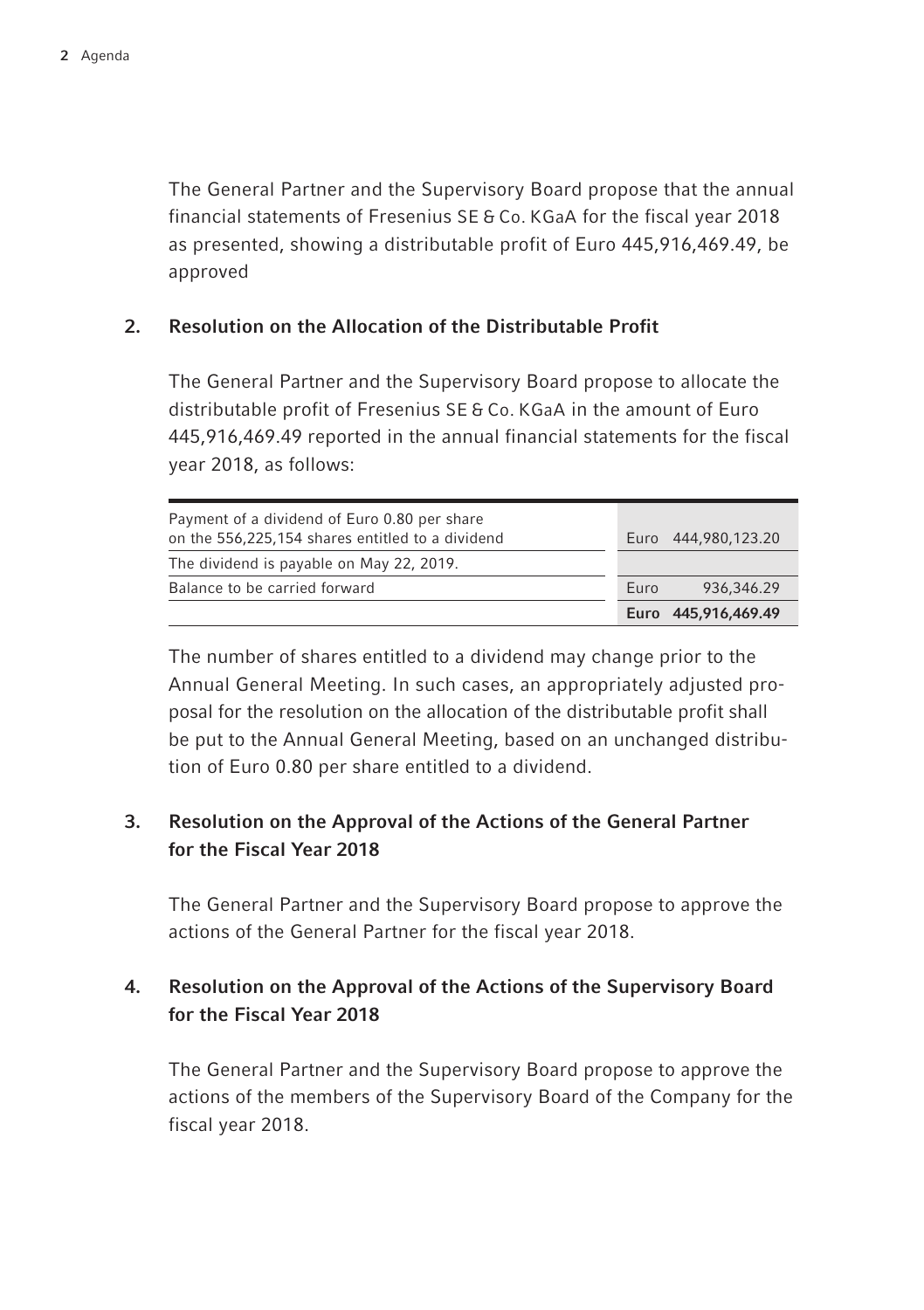5. Election of the Auditor and Group Auditor for the Fiscal Year 2019 and of the Auditor for the potential Review of the Half-Yearly Financial Report for the first Half-Year of the Fiscal Year 2019 and other Financial Information during the course of the year

The Audit Regulation (EU) No. 537/2014 introduced the obligation for regular external rotation of the auditor and the group auditor. For Fresenius SE & Co. KGaA, such external rotation is intended for the coming fiscal year 2020. Accordingly, the envisaged future auditor and group auditor, PricewaterhouseCoopers GmbH Wirtschaftsprüfungsgesellschaft, Frankfurt am Main, will be elected in this year as auditor for the review of financial information in the course of the fiscal year 2020 that is prepared prior to the Annual General Meeting 2020.

Supported by the recommendation of its Audit Committee, the Supervisory Board proposes,

- a) to elect KPMG AG Wirtschaftsprüfungsgesellschaft, Berlin, as the auditor and group auditor for the fiscal year 2019 and as the auditor for the potential review of the half-yearly financial report for the first half-year of the fiscal year 2019 and any other financial information during the course of the year within the meaning of sec. 115 para. 7 of the German Securities Trading Act (WpHG) for the fiscal year 2019, and
- b) to elect PricewaterhouseCoopers GmbH Wirtschaftsprüfungsgesellschaft, Frankfurt am Main, as auditor for the potential review of any financial information during the course of the year for the fiscal year 2020 that is prepared prior to the Annual General Meeting 2020.

 The Audit Committee declared that its recommendation was not subject to improper influence by third parties and no clauses restricting its choice within the meaning of Article 16 (6) of the EU Audit Regulation (Regulation (EU) No. 537/2014) were imposed on it.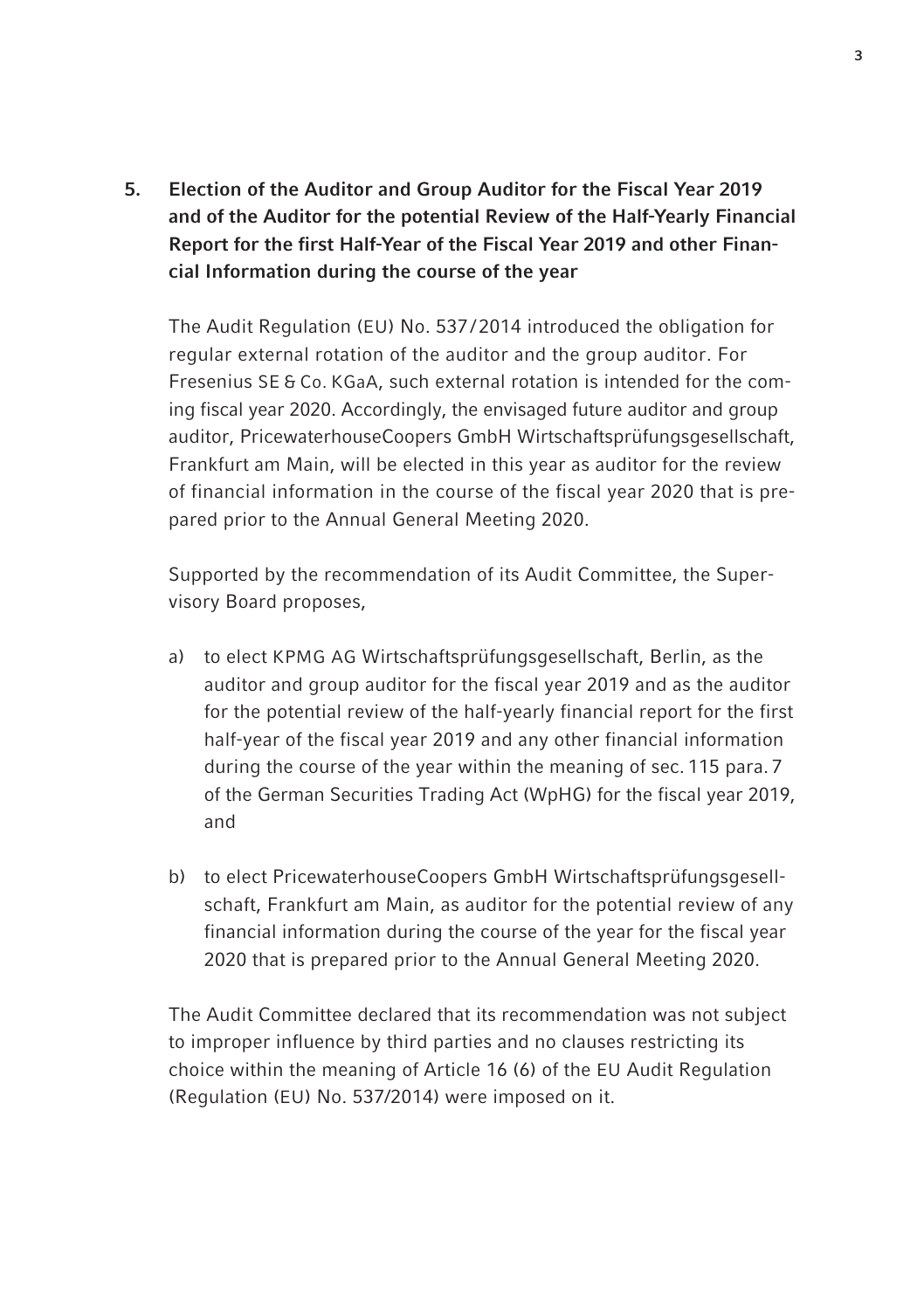## Total Number of Shares and Voting Rights

At the time of convening the Annual General Meeting, 556,323,366 shares out of a total of 556,323,366 shares issued carry participation rights and voting rights.

### Participation in the Annual General Meeting and Exercise of Voting Rights

Shareholders who wish to participate in the Annual General Meeting or to exercise their voting rights must register for the Annual General Meeting and prove their eligibility.

The registration and proof of eligibility must be received by the Company at

Fresenius SE & Co. KGaA c /o Computershare Operations Center 80249 Munich

Fax no.: +49 89 309 0374 675 Email: anmeldestelle@computershare.de

at least 6 days prior to the Annual General Meeting, i. e. no later than May 10, 2019, 24:00 CEST. For the purpose of proving eligibility, a special proof of share ownership issued by the custodian bank in writing (text form) in the German or English language shall suffice. The proof of share ownership must relate to the start of April 26, 2019, i. e. 0:00 CEST (record date). The shareholder or his authorized representative shall receive an admission ticket for the Annual General Meeting against submission of the proof of share ownership.

In relation to the Company, a shareholder will only be deemed a shareholder entitled to participate in the Annual General Meeting and to exercise voting rights if the shareholder has submitted the special proof of share ownership. The entitlement to participate in the Annual General Meeting and the scope of the voting rights are exclusively determined by the shares verifiably owned on the record date. The record date shall not result in a blocking period during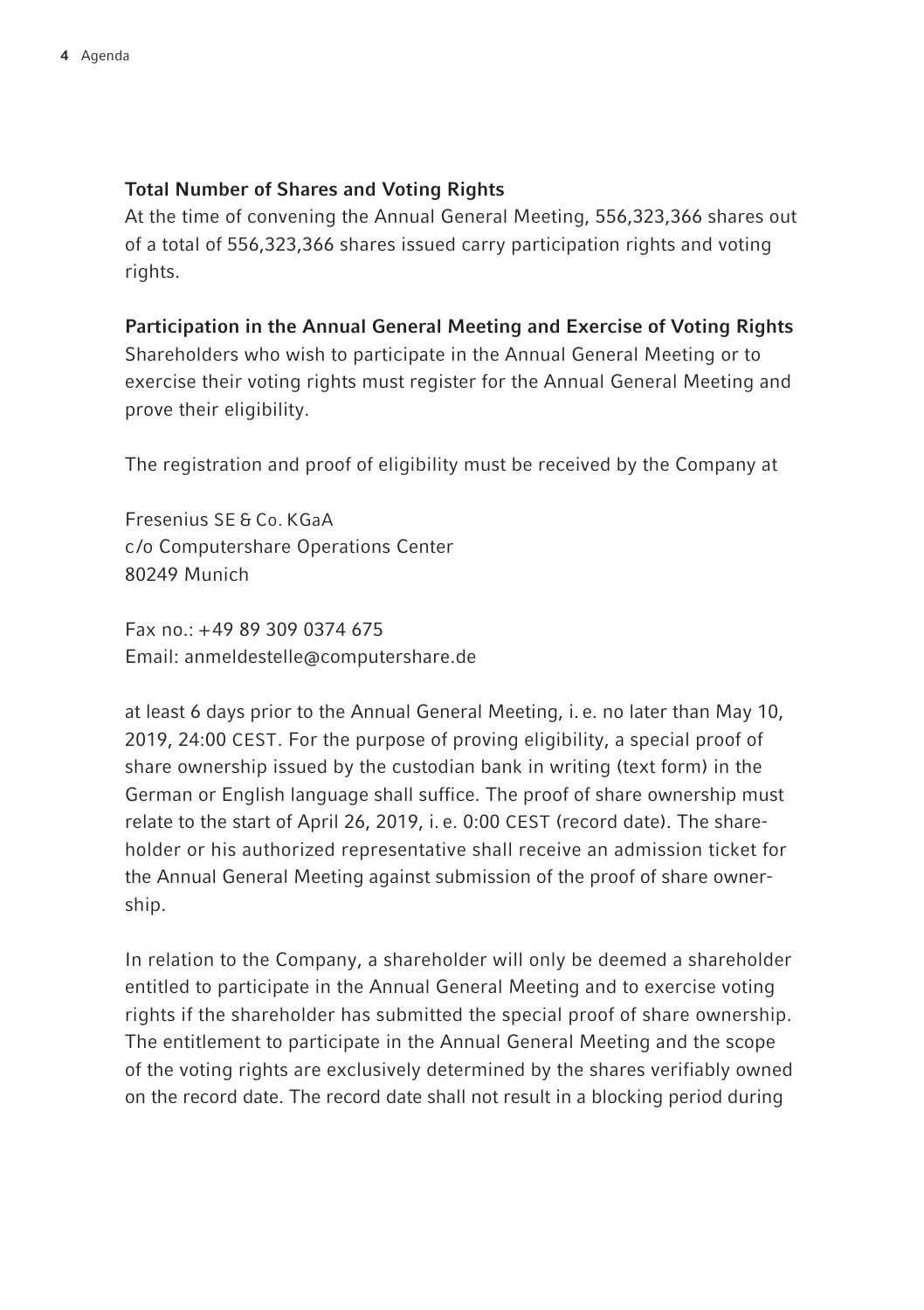which it is not allowed to sell shares. Even in the event of a full or partial sale of the shareholding following the record date, only the shares owned by the shareholder on the record date will be relevant for participation in the Annual General Meeting and the scope of the voting rights, i. e. a sale of shares after the record date will not affect entitlement to participate in the Annual General Meeting and the scope of the voting rights. This also applies mutatis mutandis if (additional) shares are purchased after the record date. Persons who do not own any shares on the record date, and become shareholders only after the record date, are not entitled to participate in the Annual General Meeting and to exercise voting rights. The record date does not constitute a relevant date with respect to the entitlement to dividends.

Each share grants one vote in the Annual General Meeting.

#### Voting Procedure

#### *Voting by Proxies*

A shareholder may also instruct an authorized representative, e. g. the custodian bank, an association of shareholders or any other person of his choice, to exercise his voting right in the Annual General Meeting. Registration of the shareholder, including proof of share ownership, in due time in accordance with the aforesaid will also be necessary in case of a voting by proxy.

Pursuant to sec. 134 para. 3 in conjunction with sec. 278 para. 3 of the German Stock Corporation Act, the power of attorney must be granted and revoked, and the authorization evidenced, to the Company in writing (text form) (sec. 126b of the German Civil Code (Bürgerliches Gesetzbuch). Shareholders wishing to authorize a proxy should use the power of attorney form they will receive together with the admission ticket. The power of attorney or the proof of authorization must either be presented on the day of the Annual General Meeting or be sent to the Company at the following address: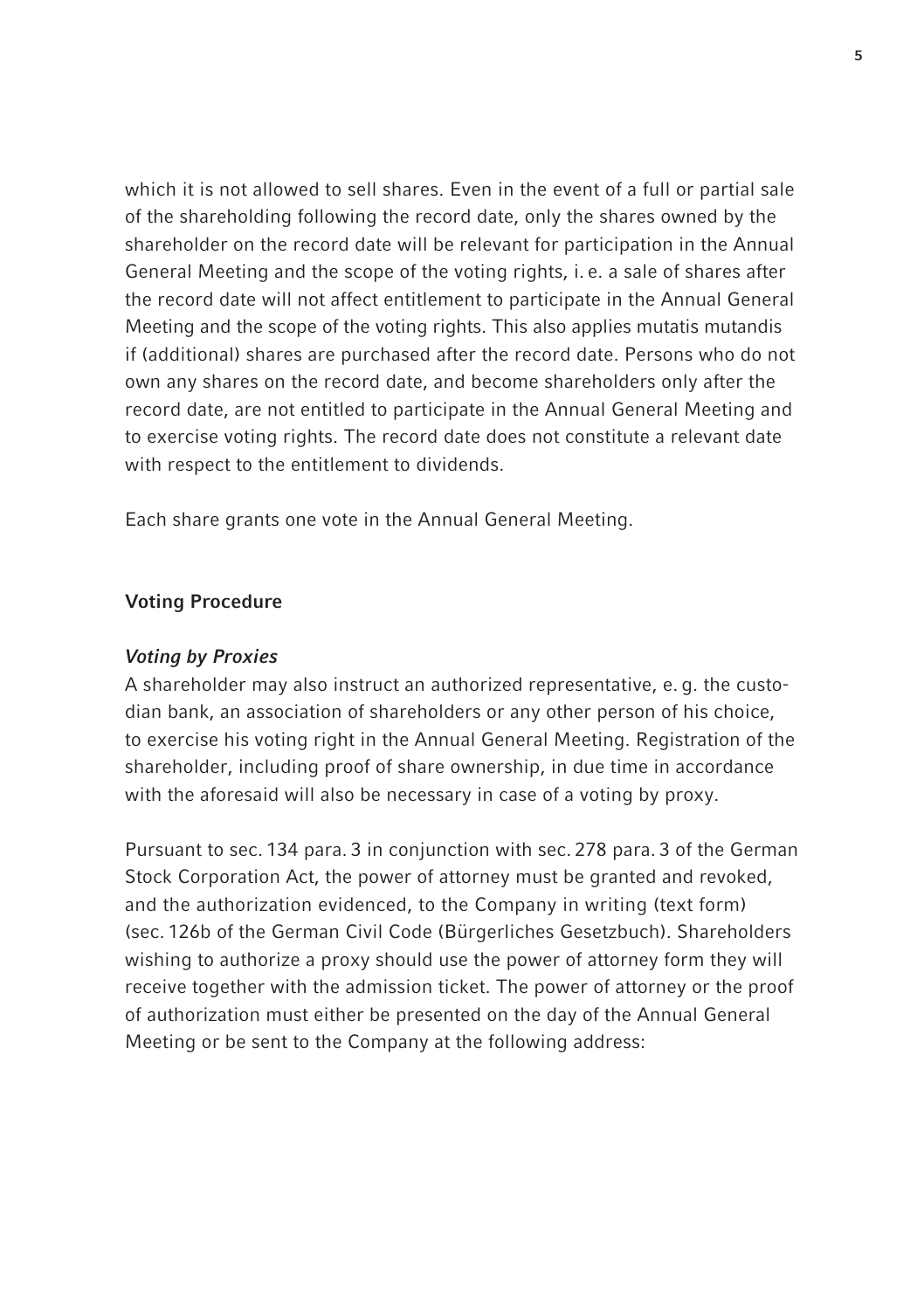Fresenius SE & Co. KGaA Investor Relations c /o Computershare Operations Center 80249 Munich Fax no. +49 89 309 0374 675 Email: FreseniusSE-HV2019@computershare.de

For organizational reasons, if the power of attorney or the proof of the power of attorney is submitted to the Company in advance at the postal address, fax number or email address stated above, we request that this be done by 6 p. m. CEST on Wednesday, May 15, 2019.

Pursuant to Article 15 (4)(3) of the Articles of Association, it is determined that a power of attorney can be revoked by appearing in person at the Annual General Meeting.

If the power of attorney is granted to a credit institution or any other individual, association of shareholders or institution treated as equivalent to the aforesaid pursuant to sec. 135 para. 8 and para. 10 of the German Stock Corporation Act in conjunction with sec. 125 para. 5 of the German Stock Corporation Act and sec. 278 para. 3 of the German Stock Corporation Act, in general, particularities are to be considered which are to be requested from the respective authorized proxy. Pursuant to sec. 135 para. 1 sent. 2 of the German Stock Corporation Act, the power of attorney must be kept by the proxy in a verifiable form. Such power of attorney must be complete and may only contain declarations associated with the exercise of voting rights. Shareholders wishing to issue a proxy authorization to a credit institution, an association of shareholders or any other individual or institution treated as equivalent to the aforesaid are requested to reach agreement with the same on the form of the power of attorney.

## *Voting by Company Proxies*

In addition, in advance of the Annual General Meeting, the Company offers its shareholders the possibility of authorizing Company-nominated employees, who are bound by instructions given to them (weisungsgebundene Stimm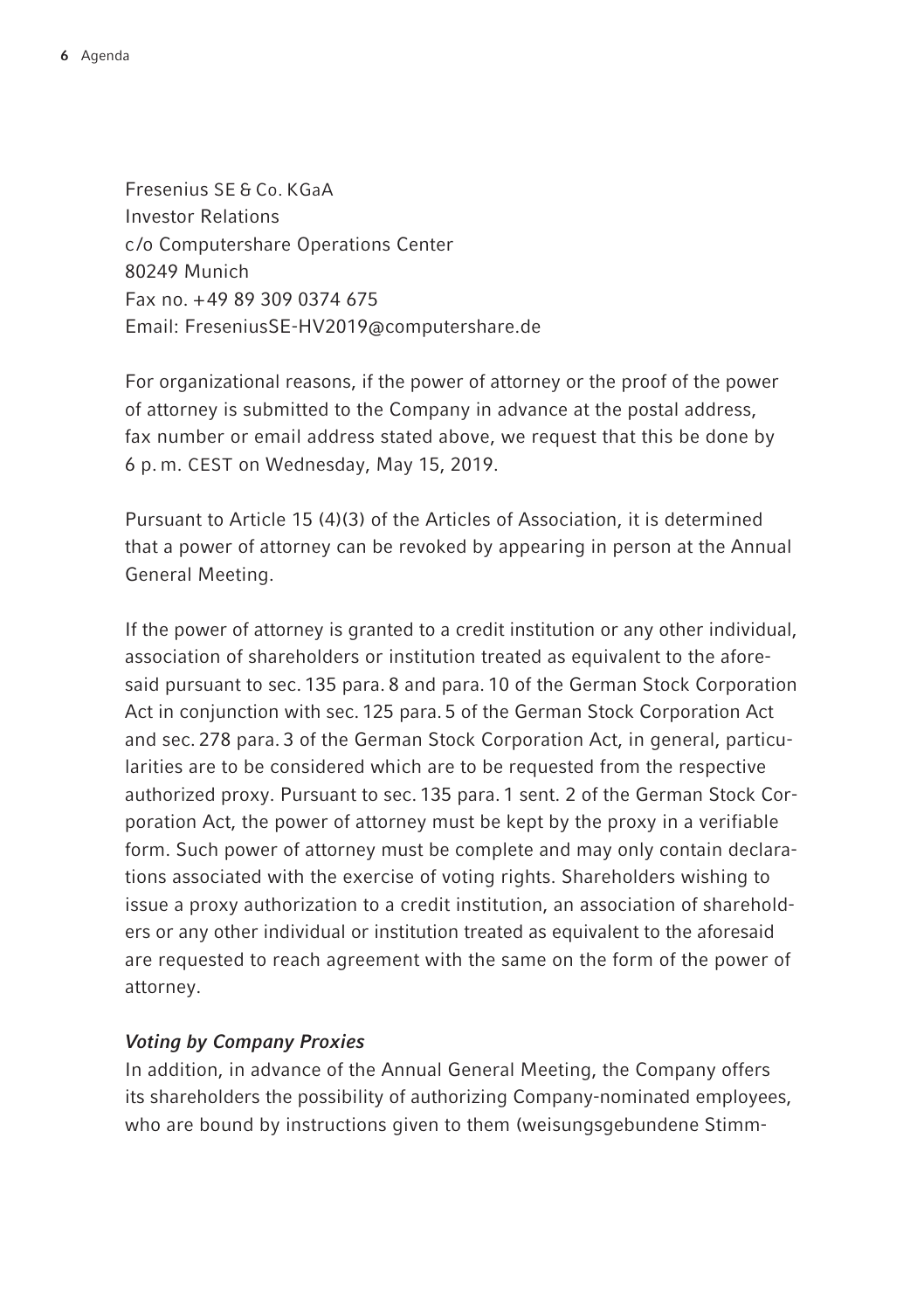rechtsvertreter), as proxies for the exercise of voting rights. Those shareholders who wish to grant a power of attorney to the proxies nominated by the Company also have to register for the Annual General Meeting and prove their eligibility as aforesaid. The power of attorney and the instructions to the proxies nominated by the Company shall be in writing (text form) and must be granted by using the form the shareholders receive together with the admission ticket to the Annual General Meeting. The completed form may also be submitted to the Company prior to the Annual General Meeting at the following address:

Fresenius SE & Co. KGaA Investor Relations c /o Computershare Operations Center 80249 Munich Fax no.: +49 89 309 0374 675 Email: FreseniusSE-HV2019@computershare.de

In this case, for organizational reasons, the form must be received by the Company by 6 p. m. CEST on Wednesday, May 15, 2019, at the postal address, fax number or email address stated above. This does not affect the option of authorizing the Company-nominated proxies during the course of the Annual General Meeting.

The Company proxies are to vote in accordance with the instructions issued by the shareholders. If no instructions are issued, the power of attorney shall be invalid. Please note that the proxies are unable to accept any authority or instructions for exercising the right to speak and to ask questions, to submit motions or to file objections against shareholders' resolutions adopted at the Annual General Meeting. Proxies will always abstain from voting in respect of resolutions proposed by shareholders during the Annual General Meeting which have not been announced prior to the Annual General Meeting.

## *Electronic Transmission of Powers of Attorney and Instructions, Revocation of Powers of Attorney and Proof of Authorization*

Powers of attorney and instructions, revocations of powers of attorney and proof of authorization can – subject to technical availability – also be trans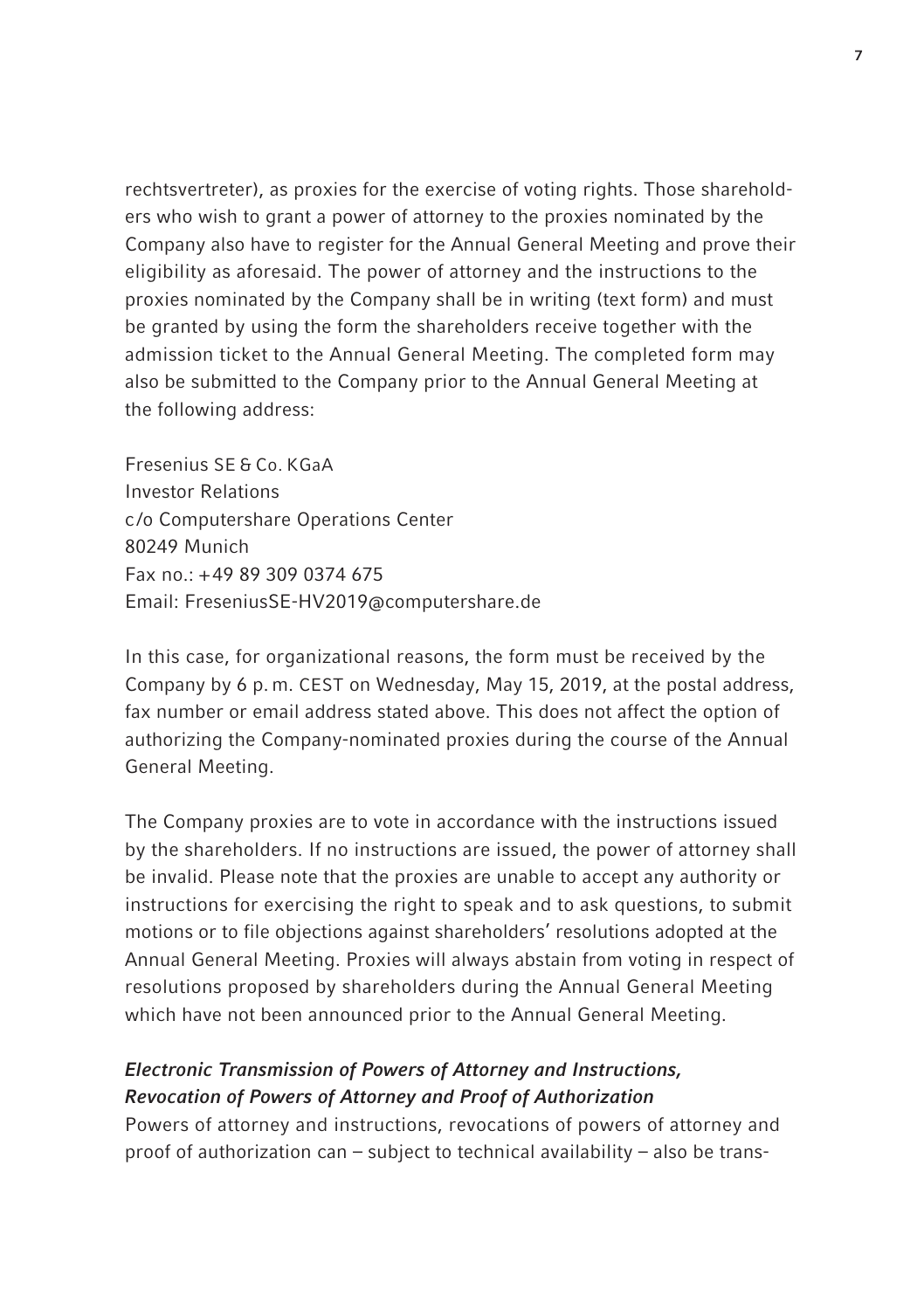mitted electronically to the Company via an Internet-based authorization and instruction system. This system is accessible to shareholders at:

www.fresenius.com/annual-general-meeting

Further information on the use of this system and time limits can be found at the link provided. Prior registration for the Annual General Meeting is also required for the use of the Company's Internet-based authorization and instruction system.

## Shareholder Rights

*Motions by Shareholders to Amend the Agenda pursuant to Sec. 122 para. 2 in Conjunction with Sec. 278 para. 3 of the German Stock Corporation Act* Shareholders whose aggregate shareholding equals or exceeds 5% of the share capital or a pro-rata amount of Euro 500,000 may request that items be included in the agenda and published. In this case shareholders must prove that they held the shares at least 90 days before the day of the receipt of the request and that they will hold the shares until the decision of the Management Board on the application. Any such request must be made in writing to:

Fresenius SE & Co. KGaA Management Board of the General Partner Fresenius Management SE Attn. Dr.Jürgen Götz Else-Kröner-Straße 1 61352 Bad Homburg v. d. H.

The request must be received by the Company at the above address at least 30 days prior to the Annual General Meeting, i. e. the request must be received by April 16, 2019, 24:00 CEST. Each new item must be substantiated or accompanied by a proposal for resolution.

# *Motions and Election Proposals by Shareholders pursuant to Secs. 126 para. 1 and 127 of the German Stock Corporation Act in Conjunction with Sec. 278 para. 3 of the German Stock Corporation Act*

Shareholders may submit motions on the individual items of the agenda (cf. sec. 126 para. 1 in conjunction with sec. 278 para. 3 of the German Stock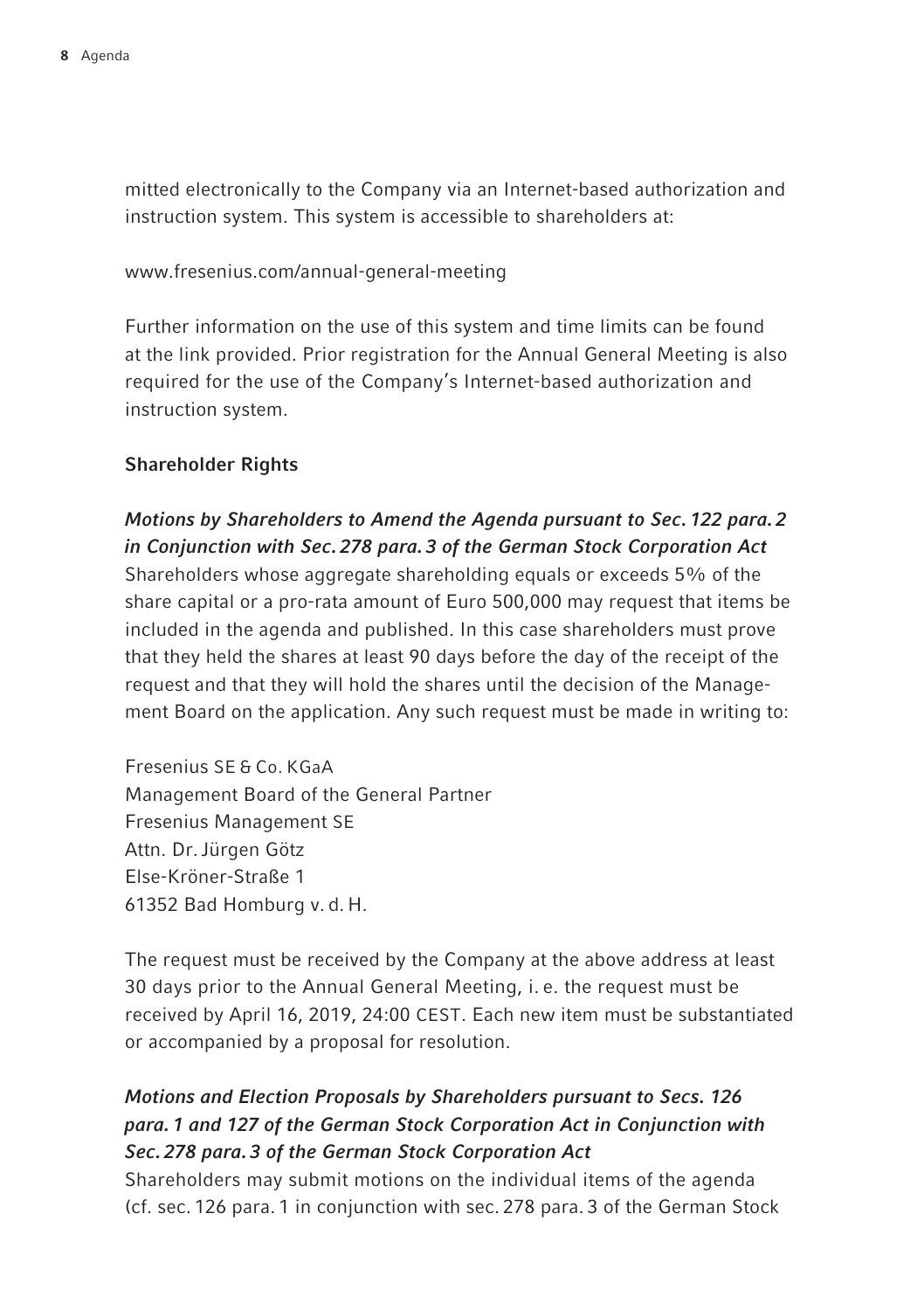Corporation Act); this shall also apply to proposals for the election of members of the Supervisory Board or of auditors (cf. sec. 127 in conjunction with sec. 278 para. 3 of the German Stock Corporation Act).

Pursuant to sec. 126 para. 1 in conjunction with sec. 278 para. 3 of the German Stock Corporation Act, motions by shareholders, including the shareholder's name, a statement of grounds for the motion and any comments by the management, if any, are to be made available to the relevant authorized persons listed in sec. 125 paras. 1 to 3 in conjunction with sec. 278 para. 3 of the German Stock Corporation Act (as for example shareholders, among others who so request) in accordance with the conditions set forth therein, provided that the shareholder has sent a counter motion opposed to a proposal of the General Partner and/or the Supervisory Board in respect of a certain agenda item, including a statement of grounds for the counter motion, to the Company at the address set forth below, no later than 14 days prior to the Annual General Meeting, i. e. the counter motion must be received by May 2, 2019, 24:00 CEST. The aforementioned information must be made available via the Company's website. A counter motion need not be made available if one of the exceptions pursuant to sec. 126 para. 2 of the German Stock Corporation Act in conjunction with sec. 278 para. 3 of the German Stock Corporation Act applies. The statement of grounds need not be made available if it exceeds a total of 5,000 characters.

The right of each shareholder to make counter motions regarding the various agenda items during the Annual General Meeting without advance communication to the Company remains unaffected. Please note that any counter motions which have been sent to the Company in advance and in due time will only be considered in the Annual General Meeting if they are submitted orally during the Annual General Meeting.

No statement of grounds need be provided for election proposals made by shareholders pursuant to sec. 127 in conjunction with sec. 278 para. 3 of the German Stock Corporation Act. Election proposals need not be made available by the General Partner if they do not contain the name, the exercised profession and the place of residence of the nominees and, in case of an election of members of the Supervisory Board, information on their membership in other supervisory boards, the constitution of which is required under existing law (cf. sec. 127 sent. 3 in conjunction with sec. 124 para. 3 sent. 4 and sec. 125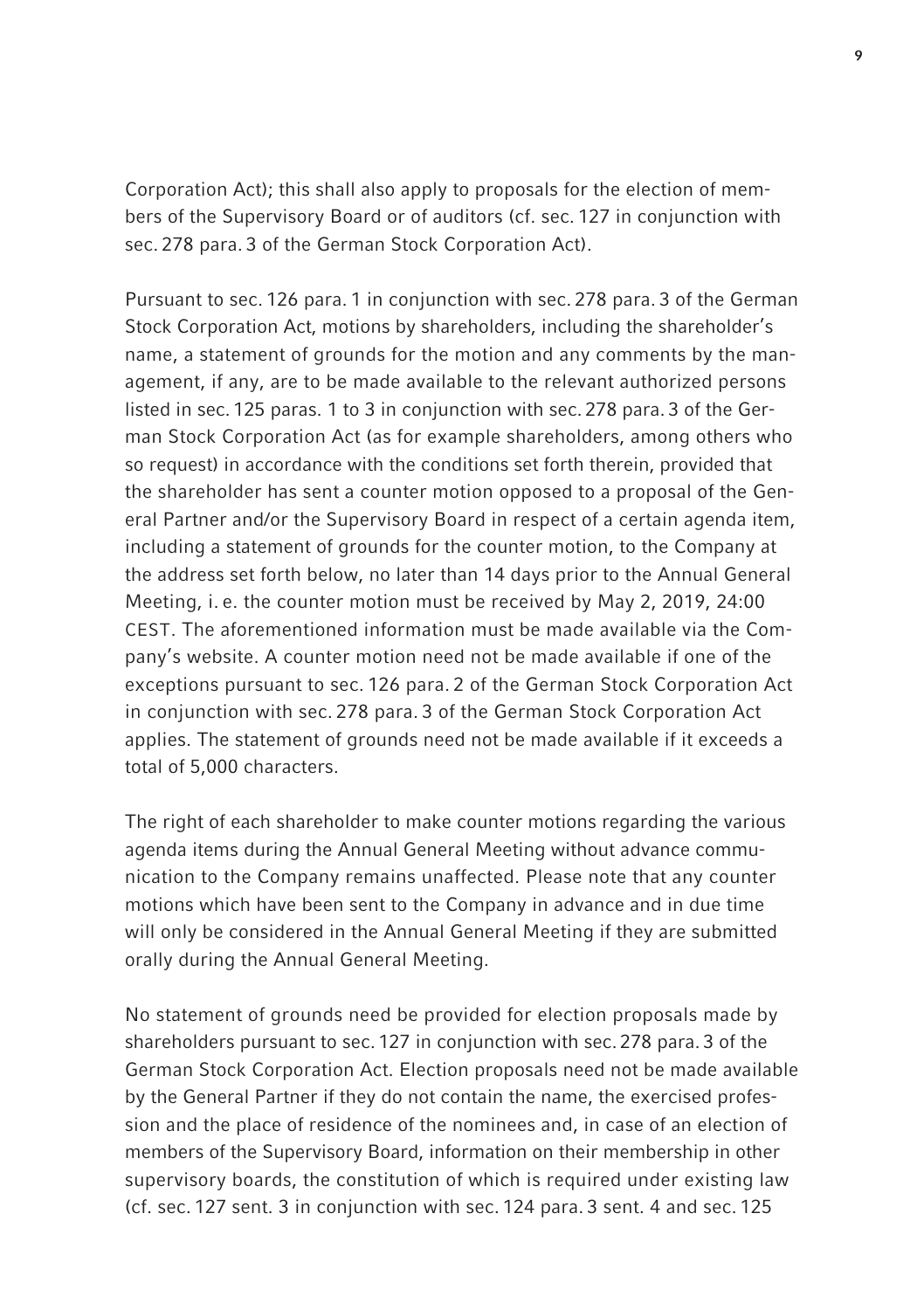para. 1 sent. 5 of the German Stock Corporation Act in conjunction with sec. 278 para. 3 of the German Stock Corporation Act). Pursuant to sec. 127 sent. 1 in conjunction with sec. 126 para. 2 in conjunction with sec. 278 para. 3 of the German Stock Corporation Act, there are further circumstances under which election proposals do not need to be made available via the website. In all other respects, the requirements and provisions for making motions available apply mutatis mutandis.

Motions and election proposals by shareholders pursuant to secs. 126 para. 1 and 127 of the German Stock Corporation Act in conjunction with sec. 278 para. 3 of the German Stock Corporation Act shall be sent exclusively to:

Fresenius SE & Co. KGaA Investor Relations Else-Kröner-Straße 1 61352 Bad Homburg v.d.H. Fax no.: +49 (0) 61 72 608 2488 Email: ir-fre@fresenius.com

Any motions and election proposals submitted by shareholders which are to be made available will be published in accordance with the aforesaid conditions on the Company's website at www.fresenius.de under Investor Relations /Annual General Meeting. Comments of the management, if any, will also be published on that website.

## *Information Right pursuant to Sec. 131 para. 1 in Conjunction with Sec. 278 para. 3 of the German Stock Corporation Act*

At the Annual General Meeting, the General Partner shall, upon request, provide each shareholder with information regarding the matters of the Company to the extent such information is necessary for proper evaluation of a relevant item on the agenda (cf. sec. 131 para. 1 in conjunction with sec. 278 para. 3 of the German Stock Corporation Act). The General Partner's duty to provide information also extends to the Company's legal and business relationships with any affiliated company as well as to the situation of the Group and the companies included in the consolidated financial statements. Any request for information must, in principle, be submitted orally at the Annual General Meeting during the course of discussion.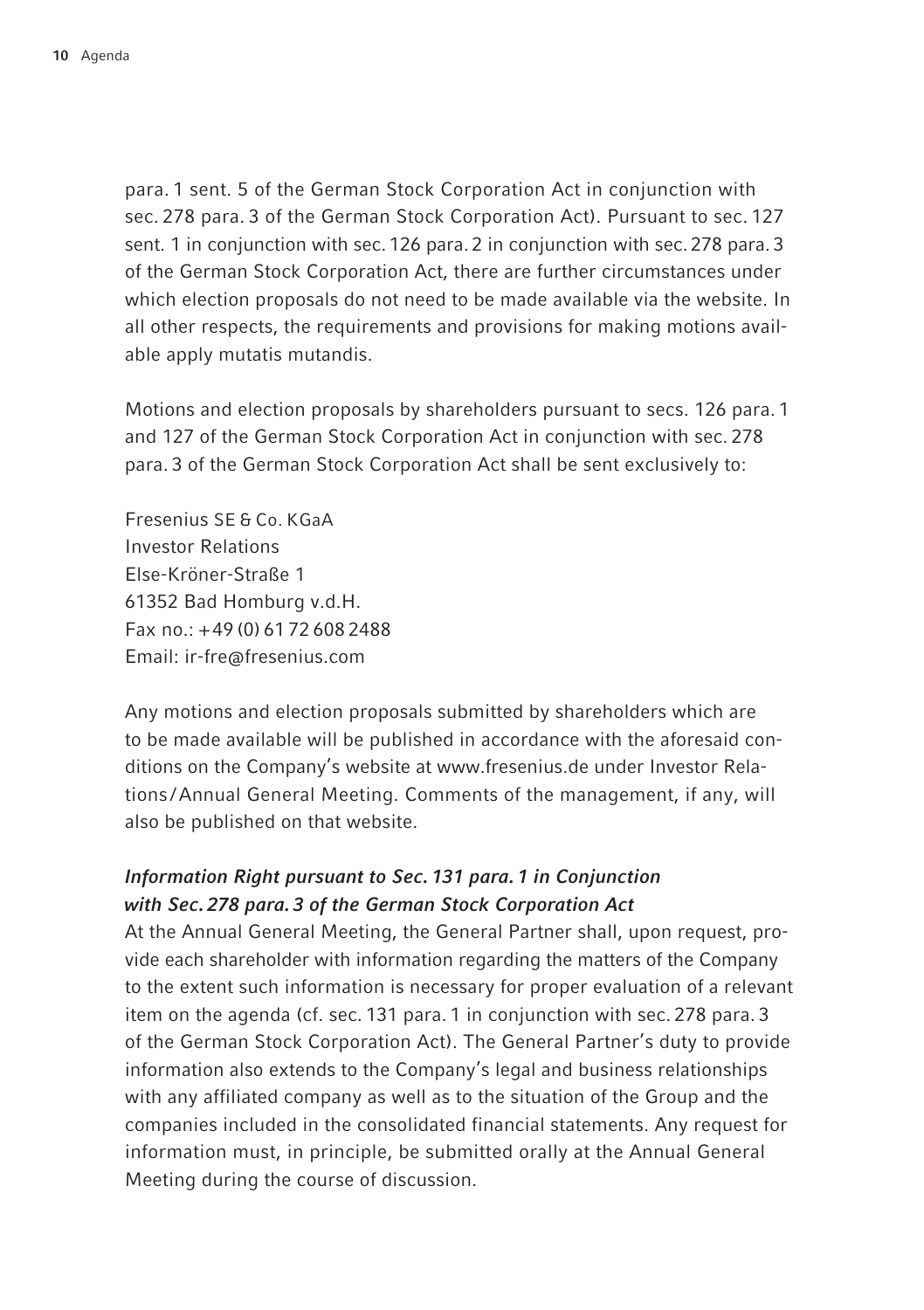The information shall comply with the principles of conscientious and accurate accountability. The General Partner may refuse to provide information under the conditions set forth in sec. 131 para. 3 in conjunction with sec. 278 para. 3 of the German Stock Corporation Act. Pursuant to Article 17 (2) of the Articles of Association, the chairman of the Annual General Meeting may reasonably restrict the time granted to shareholders within the scope of their right to ask questions and to speak; in particular, he/ she shall have the right to determine a reasonable time frame for the conduct of the Annual General Meeting, for individual agenda items, or for individual speakers either at the beginning or during the Annual General Meeting.

#### Annual General Meeting Documents

As of the day of publication of this invitation, the following documents will be available, together with this notice, for inspection by the shareholders at the offices of Fresenius SE & Co. KGaA (Else-Kröner-Straße 1, 61352 Bad Homburg v. d. H.):

- Financial statements of Fresenius SE & Co. KGaA for the year ended December 31, 2018, approved by the Supervisory Board
- Management Report of Fresenius SE & Co. KGaA for the fiscal year 2018
- Consolidated financial statements of Fresenius SE & Co. KGaA in accordance with IFRS for the year ended December 31, 2018, approved by the Supervisory Board
- Consolidated Management Report of Fresenius SE & Co. KGaA in accordance with IFRS for the fiscal year 2018
- Annual Report 2018 of the Fresenius Group pursuant to IFRS, including, inter alia, the report of the Supervisory Board, the corporate governance declaration and the compensation report for the fiscal year 2018
- Proposal of the General Partner and the Supervisory Board on the allocation of the distributable profit for the fiscal year 2018 ended December 31, 2018

The above documents will also be made available at the Annual General Meeting of the Company. In addition, the explanatory report of the General Partner on the disclosures pursuant to secs. 289a para. 1, 315a para. 1 HGB shall be made accessible to the Annual General Meeting of the Company.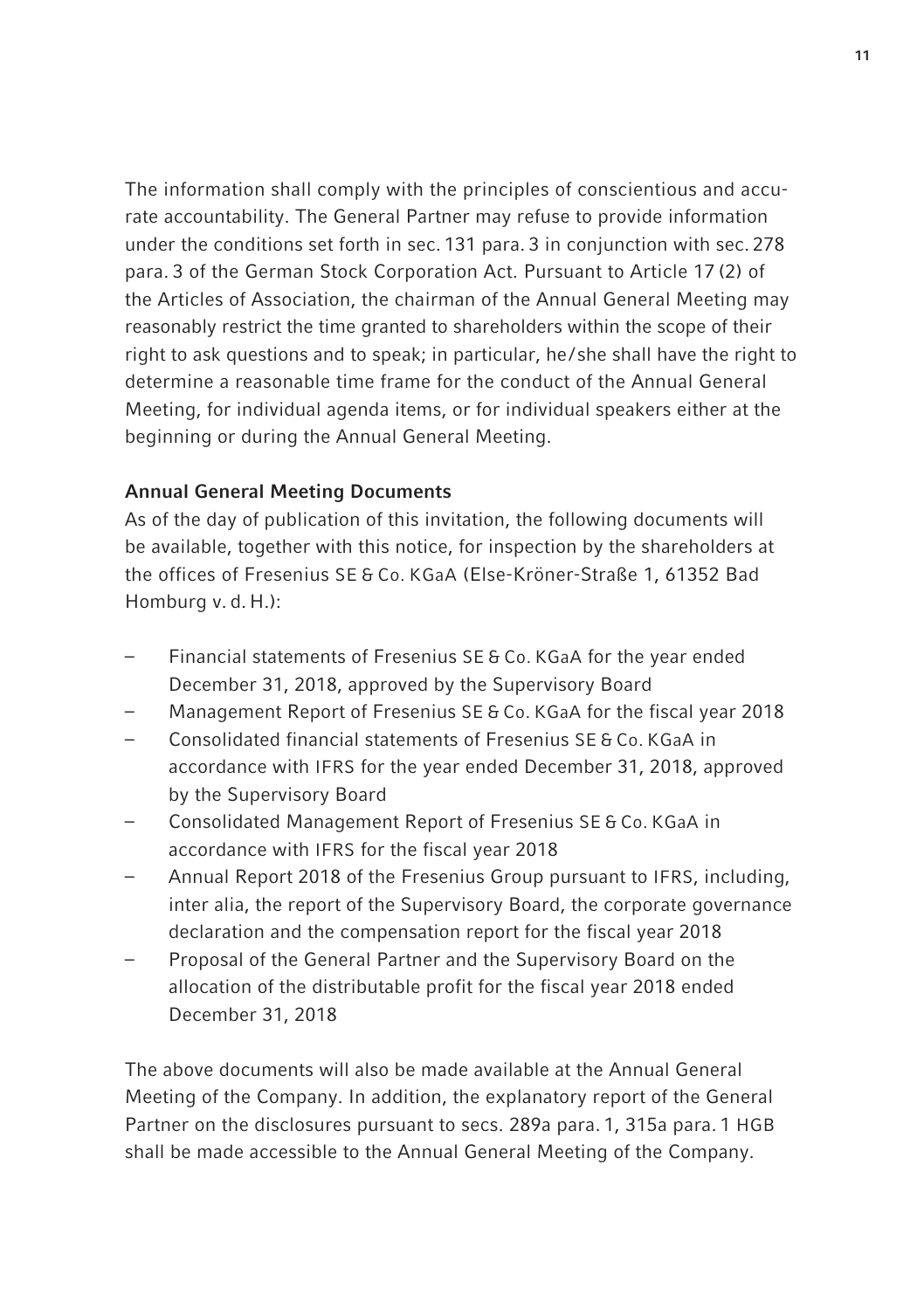#### Publications on the Website

The information pursuant to sec. 124a in conjunction with sec. 278 para. 3 of the German Stock Corporation Act regarding the Annual General Meeting (inter alia, the invitation, documents to be made available, proxy forms and forms for issuing instructions, applications by shareholders, if applicable) as well as further explanations concerning the rights of shareholders pursuant to sec. 122 para. 2 in conjunction with sec. 278 para. 3 of the German Stock Corporation Act, and pursuant to secs. 126 para. 1, 127 and 131 para. 1 of the German Stock Corporation Act in conjunction with secs. 278 para. 3 of the German Stock Corporation Act, are made available to shareholders on the Company's website at www.fresenius.de under Investor Relations/Annual General Meeting. It is intended to broadcast the speech of the Chairman of the Management Board in audio and video form on the Internet.

Bad Homburg v. d. H., March 2019

Fresenius SE & Co. KGaA

The General Partner Fresenius Management SE The Management Board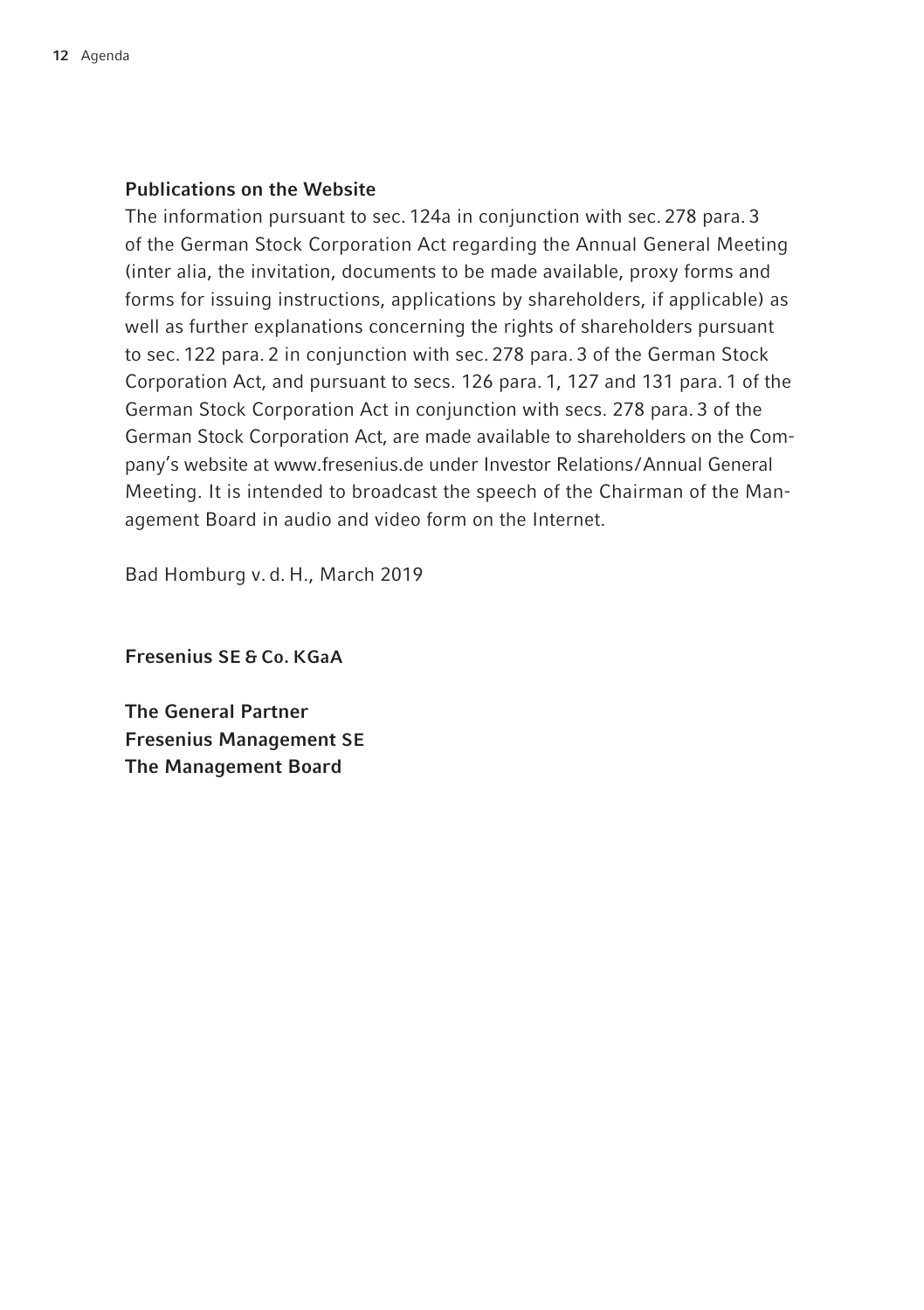#### Privacy Notice

*1. Controller, categories of processed data and purposes of data processing* Fresenius SE & Co. KGaA, Else-Kröner-Straße 1, 61352 Bad Homburg v. d. H., Germany (the "Company"), e-mail: ir-fre@fresenius.com, processes personal data (in particular name, first name, address, e-mail address, number of shares, type of ownership of shares, number of the admission ticket, and voting, or, as the case may be, name, first name and address of a proxy authorized by the respective shareholder) as controller in accordance with applicable data protection laws to enable shareholders to participate in the General Meeting and to exercise their rights in the course of the General Meeting. If shareholders or proxies contact the Company, the Company also processes the personal data necessary to respond to any requests (for example the contact data provided by the shareholder or proxies, such as e-mail address or telephone number). If applicable, the Company also processes personal data relating to motions, questions, election proposals and requests of shareholders or proxies in the context of the General Meeting.

#### *2. Legal basis for data processing*

The legal basis for the processing are Art. 6 (1) sentence 1 lit. c) as well as Art. 6 (1) sentence 1 lit. f) of the General Data Protection Regulation ("GDPR").

## *3. Categories of recipients of personal data, data sources and retention period*

The Company and, respectively, the service providers of the Company that are engaged in connection with the General Meeting receive the personal data of the shareholders or proxies from the registration office, which receives the data either from the shareholders or proxies themselves or from the depositary banks of the shareholders. The service providers engaged by the Company receive only personal data from the Company that are required to provide the requested services, and process data only based on instructions by the Company. Additional personal data relating to motions, questions, election proposals and requests of shareholders or proxies may also be collected at the General Meeting. In addition, personal data will be made available to shareholders and proxies in connection with the General Meeting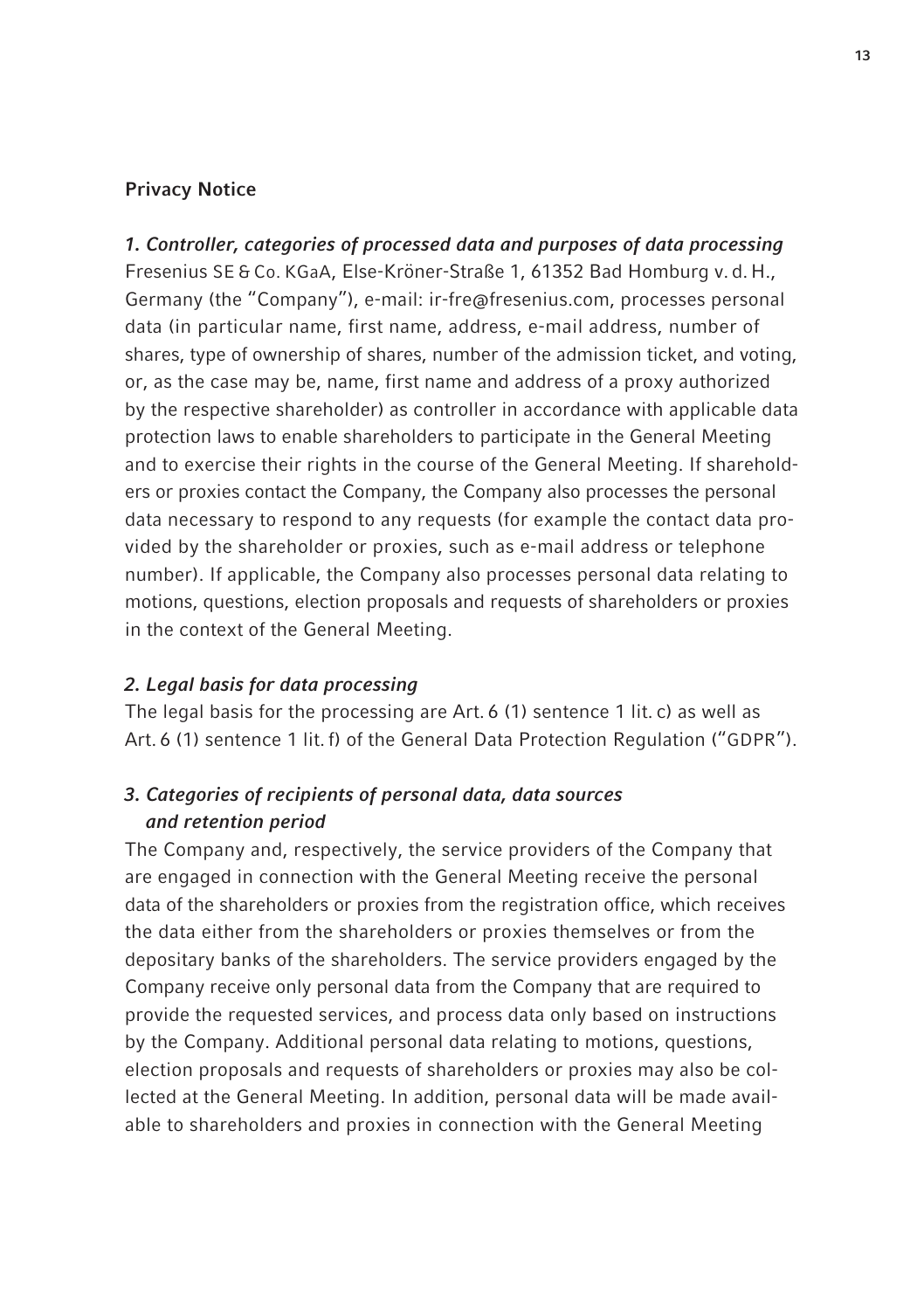within the framework of statutory provisions, namely via the list of participants. The personal data will be stored by the Company in accordance with legal obligations and for the avoidance of potential liability risks and will be deleted afterwards.

### *4. Rights of data subjects and contact details of the data protection officer*

In accordance with the statutory provisions, shareholders and proxies are at any time entitled as data subjects to exercise their rights of access, of rectification, of restriction, of objection and of erasure regarding the processing of their personal data and are also entitled to exercise their right to data portability in accordance with chapter III of the GDPR. Shareholders and proxies can assert these rights towards the Company free of charge via the contact details indicated above or directly vis-à-vis the data protection officer: Fresenius SE & Co. KGaA, Mr. Dr. Christoph Bausewein, Else-Kröner-Straße 1, 61352 Bad Homburg v. d. H., Germany, e-mail: datenschutzbeauftragter@fresenius.com. In addition, shareholders have the right to lodge a complaint with a supervisory authority pursuant to Art. 77 GDPR.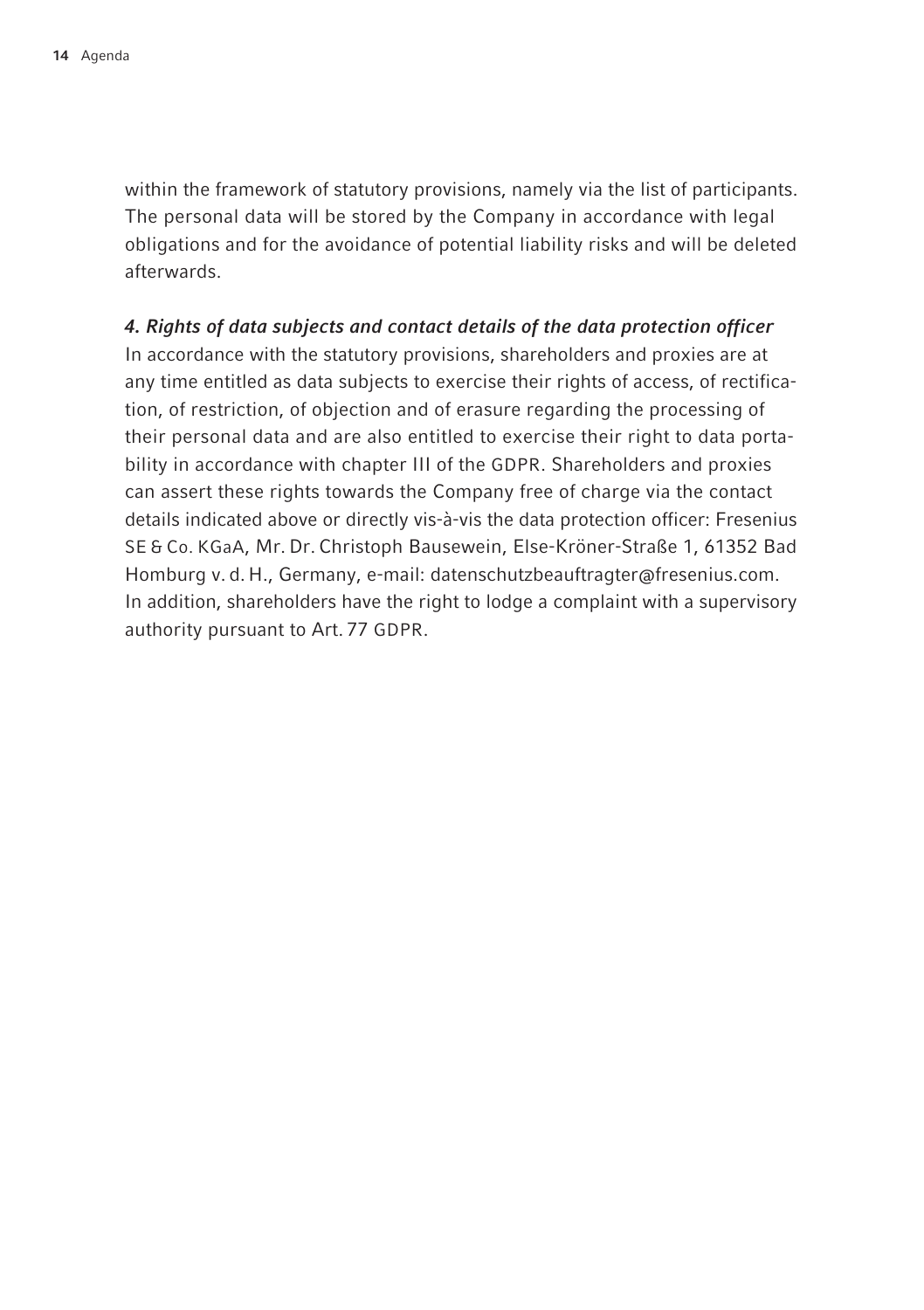# FURTHER INFORMATION

The Annual Report 2018 and the financial statements of Fresenius SE & Co. KGaA are available on our website as pdf-file and as online version, see: https://annualreport.fresenius.com

You will find further information and current news about our company on our website at: www.fresenius.com



Please scan the QR-Code to access the Annual Report 2018 directly.